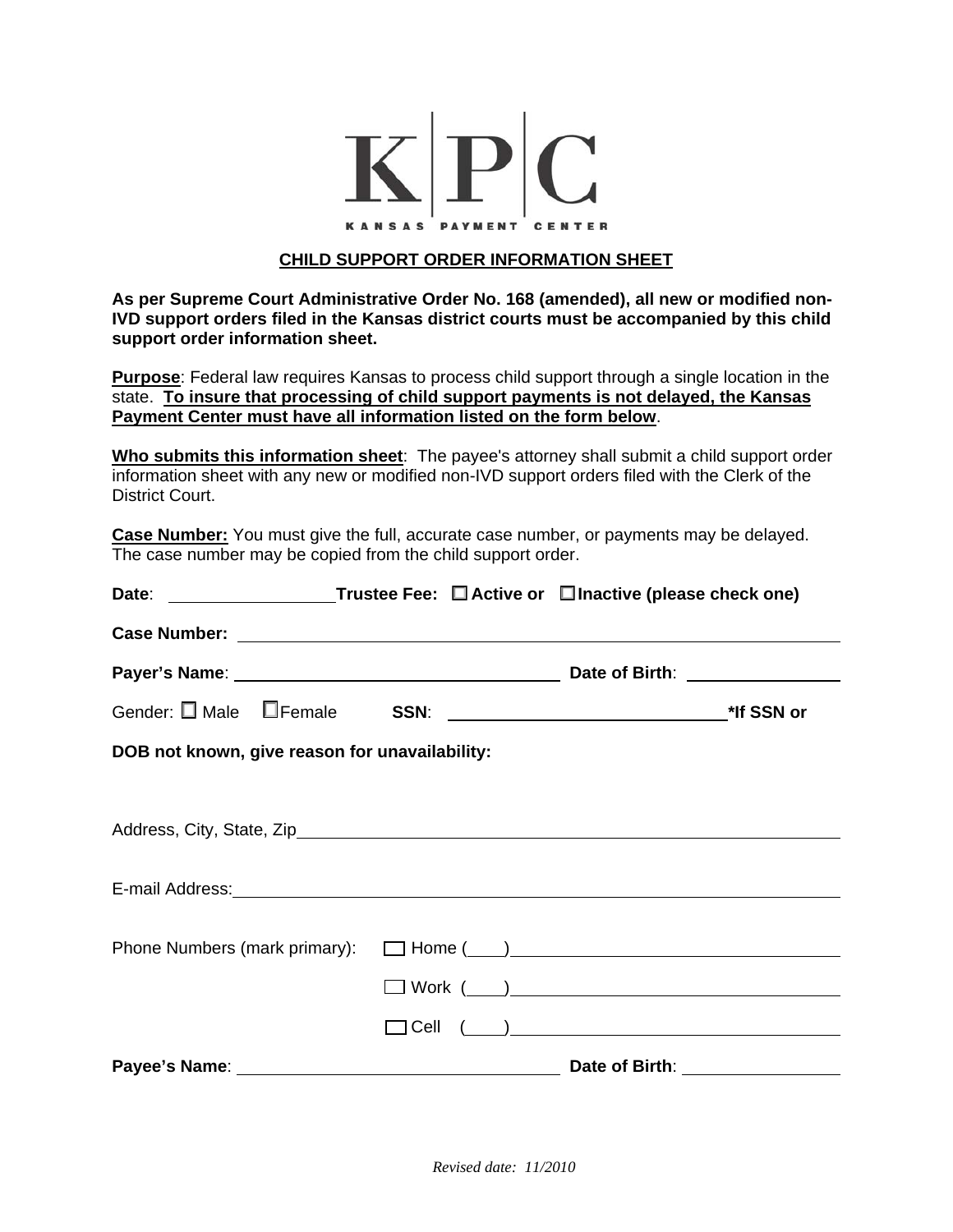| Gender: $\square$ Male<br>DOB not known, give reason for unavailability: | □Female SSN:                                                                                                          |                                                                                                                      |                                                                                                                | *If SSN or                                    |
|--------------------------------------------------------------------------|-----------------------------------------------------------------------------------------------------------------------|----------------------------------------------------------------------------------------------------------------------|----------------------------------------------------------------------------------------------------------------|-----------------------------------------------|
|                                                                          |                                                                                                                       |                                                                                                                      |                                                                                                                |                                               |
|                                                                          |                                                                                                                       |                                                                                                                      | E-mail Address: Note and Address and Address and Address and Address and Address and Address and Address and A |                                               |
|                                                                          |                                                                                                                       |                                                                                                                      |                                                                                                                |                                               |
|                                                                          |                                                                                                                       |                                                                                                                      |                                                                                                                |                                               |
|                                                                          |                                                                                                                       | $\Box$ Cell                                                                                                          | $\left(\begin{array}{c} \begin{array}{c} \begin{array}{c} \end{array}\\ \end{array}\right) \end{array}$        |                                               |
| Debt Type:<br>$\square$ CS                                               | Amount                                                                                                                | <b>Start Date</b><br>$\overline{\phantom{a}}$ . The contract of $\overline{\phantom{a}}$                             |                                                                                                                | <b>Obligation Frequency:</b><br>$\Box$ Weekly |
| $\square$ MN                                                             | <u> 1989 - Jan Sterling Sterling Sterling Sterling Sterling Sterling Sterling Sterling Sterling Sterling Sterling</u> | <u> Albanya di Barat di Barat di Barat di Barat di Barat di Barat di Barat di Barat di Barat di Barat di Barat d</u> |                                                                                                                | $\Box$ Bi-weekly                              |
|                                                                          | $\Box$ ot _____________                                                                                               | $\overline{\phantom{a}}$                                                                                             |                                                                                                                | $\Box$ Semi-Monthly                           |
|                                                                          |                                                                                                                       |                                                                                                                      |                                                                                                                | $\square$ Monthly                             |
|                                                                          |                                                                                                                       |                                                                                                                      |                                                                                                                |                                               |
| Gender: Male Female                                                      |                                                                                                                       |                                                                                                                      |                                                                                                                | Date of Birth: _________________              |
| Gender: □Male □ Female                                                   |                                                                                                                       |                                                                                                                      |                                                                                                                |                                               |
| Child #4: Name:<br>Gender: □Male □Female                                 |                                                                                                                       |                                                                                                                      |                                                                                                                |                                               |
|                                                                          |                                                                                                                       |                                                                                                                      |                                                                                                                |                                               |
|                                                                          |                                                                                                                       |                                                                                                                      |                                                                                                                |                                               |

**List additional children on a separate sheet.**